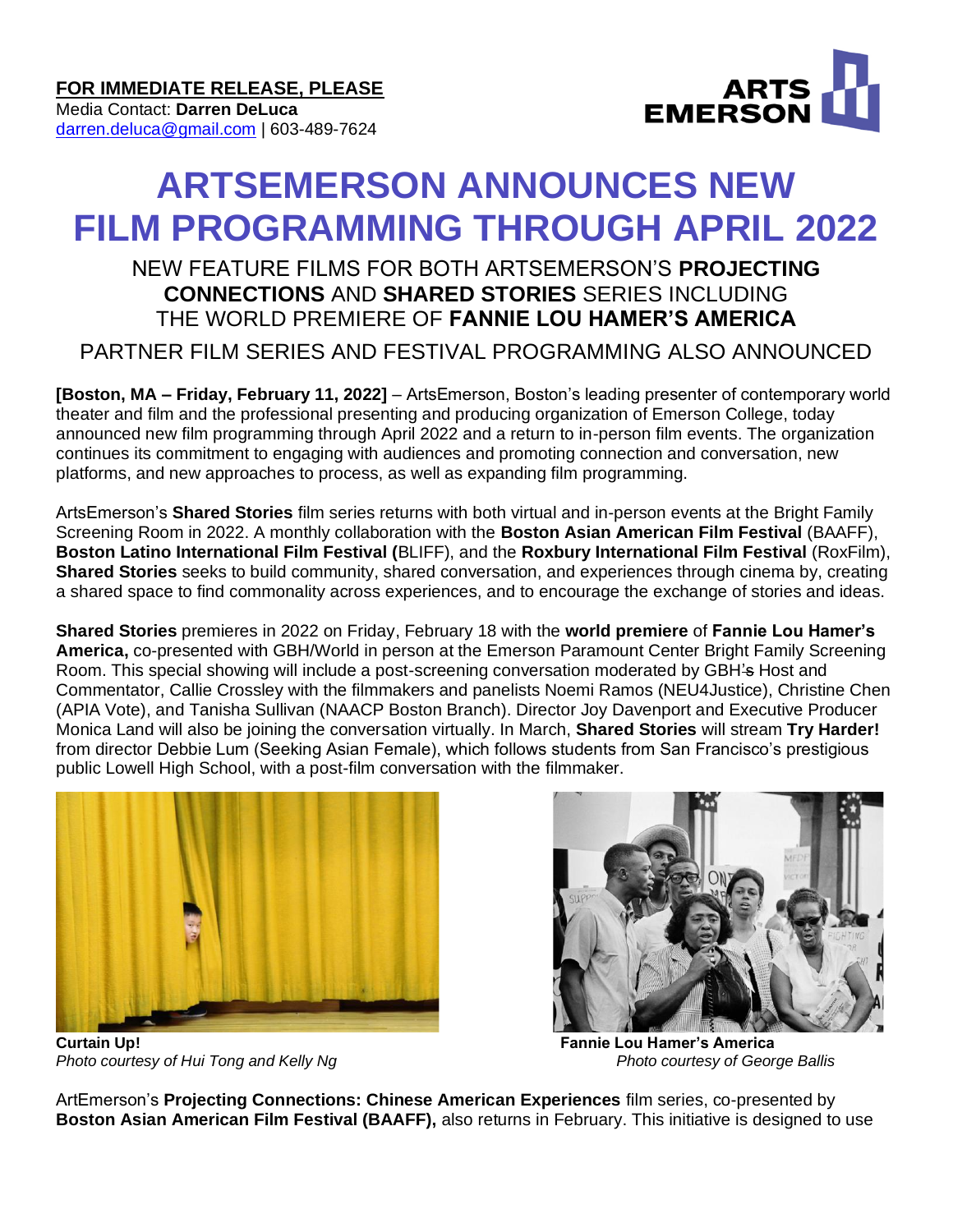cinema as a lens to reflect on the vast lived experiences of the Chinese in the Greater Boston Area, and features films and post-show curated discussions to build and foster meaningful community conversation.

**Projecting Connections** kicks off on Saturday, February 19 with a virtual streaming presentation of **Curtain Up!,** a documentary chronicling elementary school kids in New York's Chinatown. On Friday, March 25, the film series will host an in-person event, the Boston Premiere of Arthur Jones' **The Six**, the untold story of RMS Titanic's Chinese survivors. Next up will be another in-person presentation of director Evan Jackson Leong's (Linsanity) **Snakehead** at the Emerson Paramount Center Bright Family Screening Room on Saturday, March 26. Both films are presented with film festival partner Boston Asian American Film Festival for its Spring Showcase.

"We are excited to be returning **Shared Stories** and **Projecting Connections** with both in-person and virtual programming," says ArtsEmerson Creative Producer and Founding Director of the Boston Asian American Film Festival Susan Chinsen. "We are adapting and continuing to offer engaging community spirited programs and conversations that foster our connections to each other."

ArtsEmerson continues its long-standing partnership with the Department of Visual and Media Arts at Emerson College, the **Bright Lights Film Series**, which returned to in-person screenings in January 2022 with Thursday night films at the Paramount Center Bright Family Screening Room. Next up for Bright Lights is **Bulletproof**, on Thursday, February 17. Directed by Todd Chandler, the screening is co-presented with the DocYard and is a documentary that explores the complexities of violence in schools by looking at the strategies employed to prevent it.

ArtsEmerson also announced its partner **Boston Baltic Film Festival** will present its three-day festival from February 25 – 27, 2022 in person at the Bright Family Screening Room; the festival will present virtual offerings from February 28 – March 6, 2022. The third annual festival will offer award-winning films from Estonia, Latvia, and Lithuania. A full list of screening events and festival programs can be found [here.](https://www.bostonbalticfilm.org/)

**Wicked Queer: Boston's LGBTQ+ Film Festival** again partners with ArtsEmerson in 2022, and this year's Festival will take place in person at the Emerson Paramount Center Bright Family Screening Room over two weekends, April 8 - 10 and April 15 - 17. The full line-up of events will be available soon [here.](https://www.wickedqueer.org/)

For more information on all new film programming, please visit [www.ArtsEmerson.org.](http://www.artsemerson.org/)

**For production stills and other media kit assets, click [here.](https://artsemerson.org/Online/default.asp?BOparam::WScontent::loadArticle::permalink=mediakit-chekhovOS&BOparam::WScontent::loadArticle::context_id=)**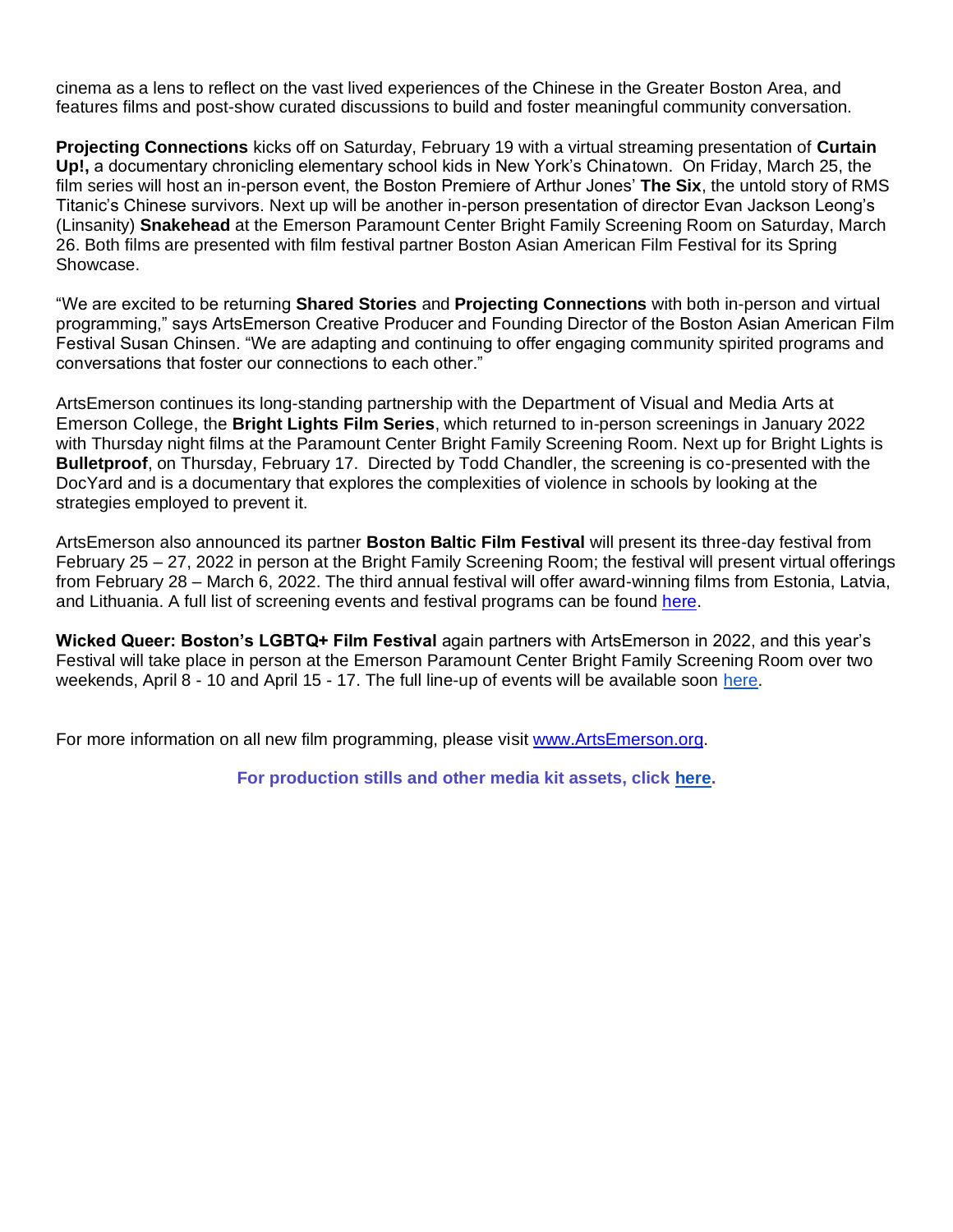# **FILM LISTINGS INFORMATION**

# *Please Note: Proof of vaccination is required for entry to all events.*

#### **People aged 12 and older must show proof of full COVID-19 vaccination to enter Emerson College Venues.**

Please note: According to the CDC, "full COVID-19 vaccination" means one dose of a single-shot regimen, such as the Johnson & Johnson vaccine, or two doses of an mRNA vaccine such as Pfizer or Moderna. Currently, booster shots are not required under the new policy, according to the City.

As has been in place since public performances re-started at the Theatres of Emerson College, all ticket buyers will be required to review and agree to the updated Shared Code of Conduct when reserving a ticket or when signing up for a program. Programs, performances, and films will be ticketed with a potential of reaching 100% of venue capacity, and masks covering mouth and nose are mandatory inside all venues at all times (except for speakers, performers, and musicians while actively participating in a performance or presentation. Based on most recent scientific findings, we are recommending N95, KN95, or well-fitting 3-ply surgical masks; however, any mask with at least 3-ply construction is permissible. No gaiters, bandanas, or masks with vents are allowed.

The Theatres of Emerson College firmly believes in the importance of a fully vaccinated community, and the utmost priority is the safety of patrons, program participants, artists, and team members. Efforts will continue to re-evaluate and establish new guidelines to ensure that protocols fulfills the promise of supporting the wellbeing of all.

# **Shared Stories**

#### **Fannie Lou Hamer's America**

Directed by Joy Davenport February 18, 2022 at 7:30PM ET WORLD PREMIERE IN-PERSON EVENT Emerson Paramount Center – Bright Family Screening Room Co-presented by GBH/World

Synopsis: "Is this America, the land of the free and the home of the brave?" With those words at the 1964 Democratic Convention, Fannie Lou Hamer changed the course of Civil Rights forever. By working in the cotton fields of Mississippi from the age of six, Fannie Lou Hamer was keenly aware of the racial injustices that forced her family to labor so much while earning so little. Encouraged by her participation in groups like the Student Nonviolent Coordinating Committee (SNCC), Fannie Lou Hamer devoted herself to voter enfranchisement and increasing Black political representation. Her efforts would mobilize thousands of Black people to register to vote and inspire her historical run for Senate. Fannie Lou Hamer's America explores and celebrates the lesser-known life of a Mississippi sharecropper-turned-human-rights-activist and one of the Civil Rights Movement's greatest leaders. Through the layering of audio recordings and archival video footage of her powerful speeches, soul-stirring songs and impassioned pleas for equal rights, Fannie Lou Hamer tells her extraordinary story in her own words.

Running time: 60 minutes

Join us for a live post-screening conversation moderated by GBH's Callie Crossley with panelists Noemi Ramos, New England United 4 Justice, Christine Chen, APIA Votes and Tanisha Sullivan, NAACP Boston Branch and filmmakers, Joy Davenport, Director and Monica Land, Executive Producer. Tickets \$15 and available [here](https://artsemerson.org/events/fannie-lou/)

#### **Try Harder!**

Directed by Debbie Lum Streaming March 11 at 7:30PM ET – March 14, 2022 at 12:00PM ET VIRTUAL EVENT

Synopsis: At Lowell High School, the top public high school in San Francisco, the seniors are stressed out. As they prepare for the emotionally draining college application process, stu- dents are keenly aware of the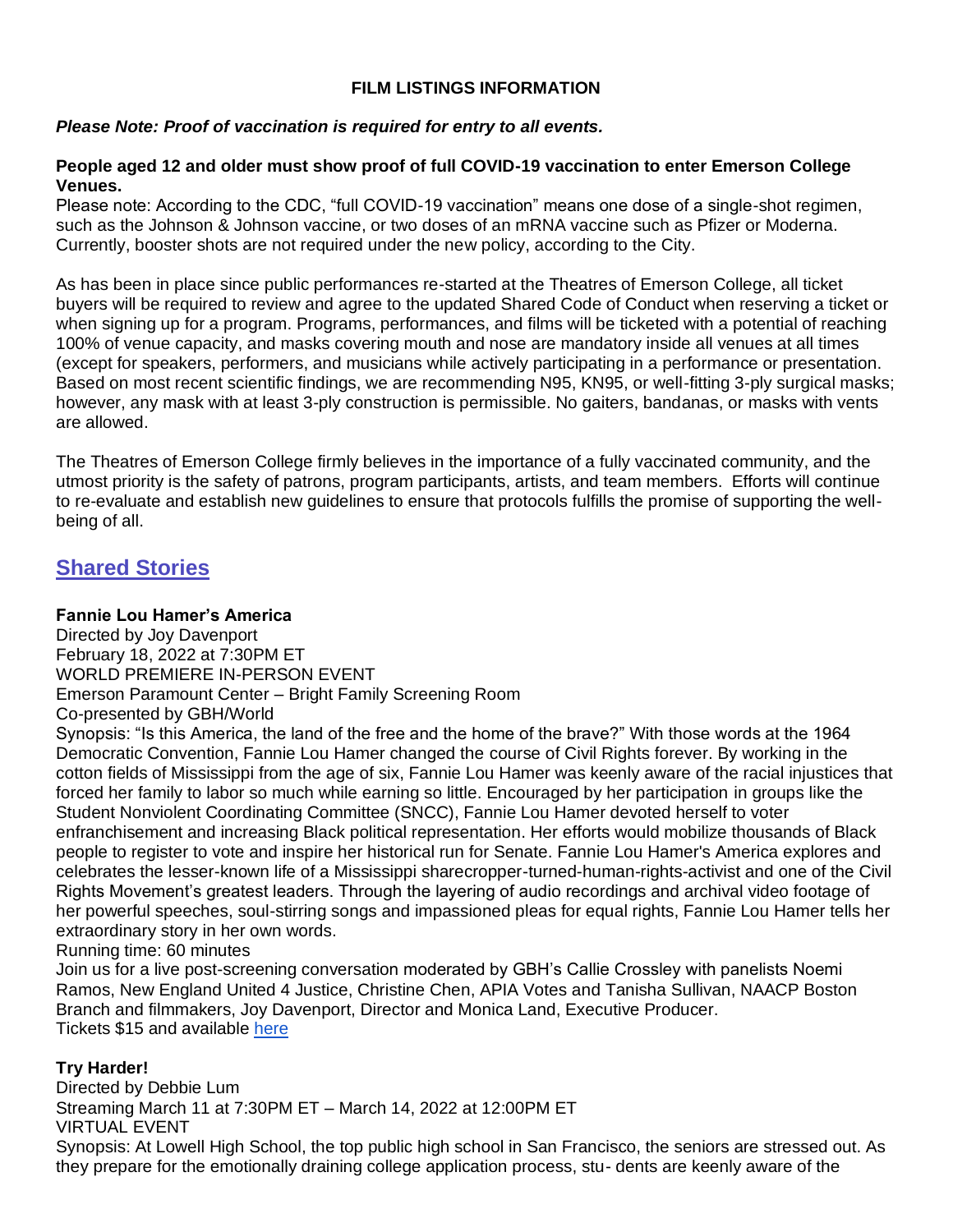intense competition for the few open spots in their dream colleges. At Lowell—where cool kids are nerds, nearly everyone has an amazing talent, and most of the student body is Asian American—the things that usually make a person stand out can feel commonplace. With humor and heart, director Debbie Lum captures the reality of the American college application process and the intersection of class, race, and educational opportunity as young adults navigate a quintessential rite of passage. Screened in English and Chinese – subtitles also available Running time: 85 minutes Post-screening pre-recorded Q&A will also be included Tickets Pay What You Can and available soon at [ArtsEmerson.org](http://artsemerson.org/)

# **Projecting Connections: Chinese American Experiences**

# **Curtain Up!**

Directed by Hui Tong and Kelly Ng Streaming February 19 at 7:30PM ET – February 28, 2022 at 12:00PM ET VIRTUAL EVENT Synopsis: **Curtain Up!** follows elementary school kids in New York's Chinatown as they prepare for the musical production of "Frozen Kids" and begin to discover their identities. Behind the scenes, they face Asian stereotypes, families' expectations and uncertainties post-graduation. Interestingly, it is through rehearsing for this American favorite that these kids come to grapple with their Chinese roots. Screened in English and Chinese Running time: 68 minutes Tickets FREE and available [here](https://artsemerson.org/events/curtain-up/) Post-screening pre-recorded Q&A with the filmmakers will also be included

# **Snakehead**

Directed by Evan Jackson Leong March 12, 2022 at 7:30PM ET IN-PERSON EVENT Emerson Paramount Center – Bright Family Screening Room Synopsis: In this historical piece, we are transported to New York's Chinatown where Sister Tse (Shuya Chang) arrives by a snakehead, a human smuggler. There she fights to stay alive and in time she goes from survive to thrive. Her morals are pushed to the limit and it's up to her where her story goes. Running time: 90 minutes Tickets \$15 and available soon at [ArtsEmerson.org](http://artsemerson.org/)

#### **The Six**

Directed by Arthur Jones March 25, 2022 at 7:30PM ET IN-PERSON EVENT Emerson Paramount Center – Bright Family Screening Room Synopsis: When RMS Titanic sank on a cold night in 1912, barely 700 people escaped with their lives. Among them were six Chinese men. Arriving in New York with the other survivors, the six were met not with compassion, but suspicion and slander. Less than 24 hours later, they were expelled from the country, and vanished. What became of them, and why did they disappear so completely? In an epic journey that crosses continents, an international team of investigators sets out to uncover the truth about the six Chinese, and to right a century-old injustice. For the first time, we discover who these men really were, tracing their origins and tracking down descendants denied access to their history. The Six is an extraordinary story of survival and dignity in the face of racism and anti-immigrant policy that still reverberates today. Screened in English and Chinese – subtitles also available Running time: 107 minutes

Tickets \$15 and available soon at **ArtsEmerson.org** 

**Bright Lights Film Series**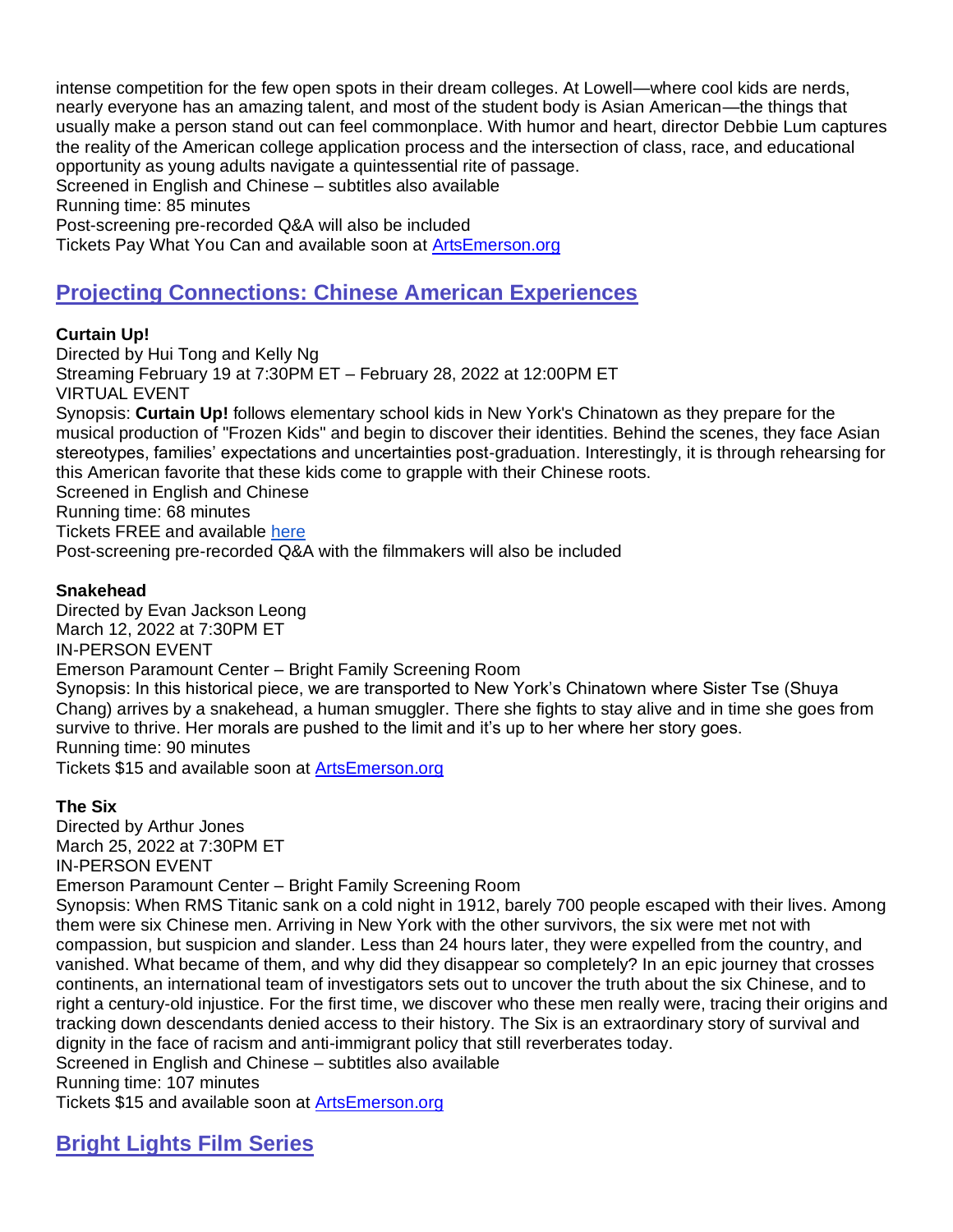# **Bulletproof**

Directed by Todd Chandler February 17, 2022 at 7:00PM ET IN-PERSON EVENT Emerson Paramount Center – Bright Family Screening Room Co-presented with the DocYard

Synopsis: **Bulletproof** explores the complexities of violence in schools by looking at the strategies employed to prevent it. The film observes the longstanding rituals that take place in and around American schools: homecoming parades, basketball practice, morning announcements, and math class. Unfolding alongside these scenes are a collection of newer traditions: lockdown drills, teacher firearms training, metal detector screenings, and school safety trade shows. Bulletproof asks what these rituals reflect back at us, looking beyond immediate causes and responses to mass shootings in a cinematic meditation on the array of forces that shape the culture of violence in the United States.

Running time: 84 minutes

Join for a live 45-minute moderated discussion with director Todd Chandler to follow. Tickets FREE [here](https://artsemerson.org/events/bright-lights-bulletproof/)

# **Spencer**

Directed by Pablo Larraín February 24, 2022 at 7:00PM ET IN-PERSON EVENT Emerson Paramount Center – Bright Family Screening Room Co-presented with the Independent Film Festival Boston Synopsis: The marriage between Princess Diana and Prince Charles has long since grown cold. Though rumors of affairs and a divorce abound, peace is ordained for the Christmas festivities at the queen's estate. There's eating and drinking, shooting and hunting. Diana knows the game, but this year, things will be profoundly different. Running time: 117 minutes Join for a live 45-minute moderated discussion with documentarian Annie Berman to follow. Tickets FREE [here](https://artsemerson.org/events/bright-lights-spencer/)

# **The Faithful**

Directed by Annie Berman March 3, 2022 a 7:00PM ET IN-PERSON EVENT Emerson Paramount Center – Bright Family Screening Room Co-presented with the Boston Women's Film Festival, Boston Jewish Film Festival and the DocYard Synopsis: A Pope John Paul II lollipop. An Elvis Presley shower curtain. A Princess Diana teacup. These are just some of the countless pieces of memorabilia that these pop culture icons' most devoted fans collect and cherish – but why? The Faithful's director, Annie Berman, explores the deep veneration and legacies of the Pope, the Princess, and the King. Over the course of 20 years, Berman profiles these figures' biggest fans and makes numerous pilgrimages to Vatican City, Graceland, and Kensington Palace. As the years go by, the film itself becomes increasingly entwined with Berman's daily life and identity, much like how these officiallylicensed knick-knacks define the fans she filmed.

Running time: 90 minutes

Join for a live 45-minute moderated discussion with documentarian Annie Berman to follow. Tickets FREE [here](https://artsemerson.org/events/bright-lights-faithful/)

# **Tahara**

Directed by Olivia Peace March 17, 2022 at 7:00PM ET IN-PERSON EVENT Emerson Paramount Center – Bright Family Screening Room Co-presented with Wicked Queer, the Boston Underground Film Festival, the Roxbury International Film Festival and the Boston Jewish Film Festival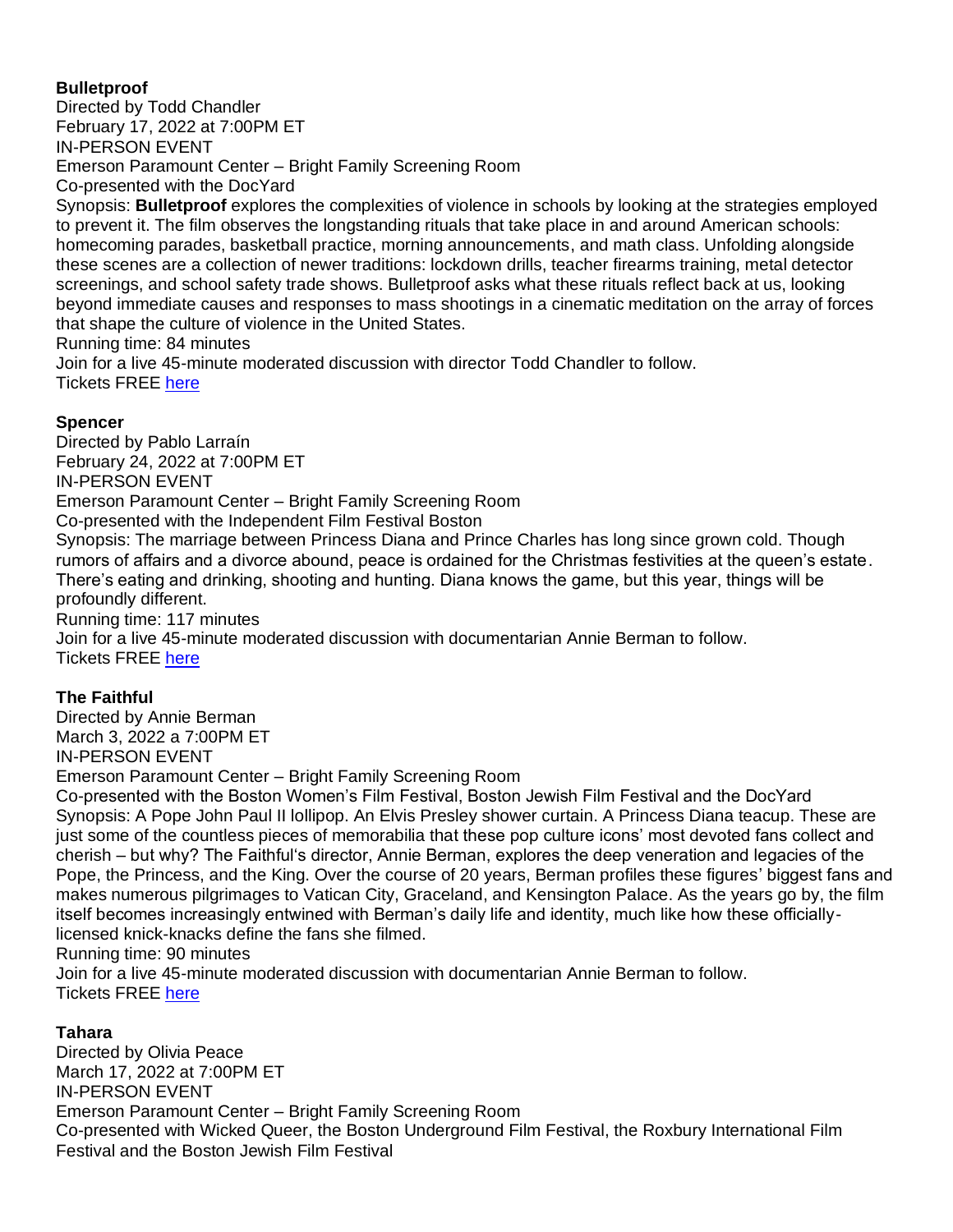Synopsis: Carrie Lowstein and Hannah Rosen have been inseparable for as long as they can remember. When their former Hebrew school classmate, Samantha Goldstein, commits suicide, the two girls go to her funeral as well as the "Teen Talk-back" session designed to be an opportunity for them to understand grief through their faith. But, after an innocent kissing exercise turns Carrie's world inside out, the best friends find themselves distracted by the teenage complications of lust, social status, and wavering faith. Running time: 78 minutes

Join for a live 45-minute moderated discussion to follow. Tickets FREE [here](https://artsemerson.org/events/bright-lights-tahara/)

# **Inhabitants: An Indigenous Perspective**

Directed by Costa Boutsikaris and Anna Palmer March 24, 2022 at 7:00PM ET IN-PERSON EVENT Emerson Paramount Center – Bright Family Screening Room Co-presented with Roxbury International Film Festival and the Living on Earth Podcast Synopsis: Inhabitants follows five Native American Tribes across deserts, coastlines, forests, and prairies as they restore their traditional land management practices. For millennia Native Americans successfully stewarded and shaped their landscapes, but centuries of colonization have disrupted their ability to maintain

traditional land management practices. From deserts, coastlines, forests, mountains, and prairies, Native communities are restoring their ancient relationships with the land. As the climate crisis escalates these timetested practices of North America's original inhabitants are becoming increasingly essential in a rapidly changing world.

Running time: 76 minutes

Join for a live 45-minute moderated discussion led by Emerson professor Adam Spry to follow. Tickets FREE [here](https://artsemerson.org/events/bright-lights-inhabitants/)

# **C'mon C'mon**

Directed by Mike Mills March 31, 2022 at 7:00PM ET IN-PERSON EVENT Emerson Paramount Center – Bright Family Screening Room Co-presented with the Independent Film Festival Boston Synopsis: Johnny is an emotionally stunted and soft spoken radio journalist who travels the country interviewing a variety of kids about their thoughts concerning their world and their future. Then Johnny's saddled with caring for his young nephew Jesse. Jesse brings a new perspective and, as they travel from state to state, effectively turns the emotional tables on Johnny. Running time: 109 minutes Join for a live 45-minute moderated discussion led by Emerson professor Mike Ryan to follow. Tickets FREE [here](https://artsemerson.org/events/bright-lights-cmon-cmon/)

#### **Golden Arm**

Directed by Maureen Bharoocha February 7, 2022 at 7:00PM ET IN-PERSON EVENT Emerson Paramount Center – Bright Family Screening Room Co-presented with the Boston Women's Film Festival and Emerson College Comedic Arts Synopsis: When her best friend, Danny, ropes her into taking her spot at the Women's Arm-Wrestling Championship, Melanie, who is a baker, must trade whisks for barbells to compete against the reigning champ for a chance at the grand prize. Running time: 90 minutes Join for a live 45-minute moderated discussion with director Maureen Bharoocha to follow. Tickets FREE [here](https://artsemerson.org/events/bright-lights-golden-arm/)

# **Rebel Dykes**

Directed by Harri Shanahan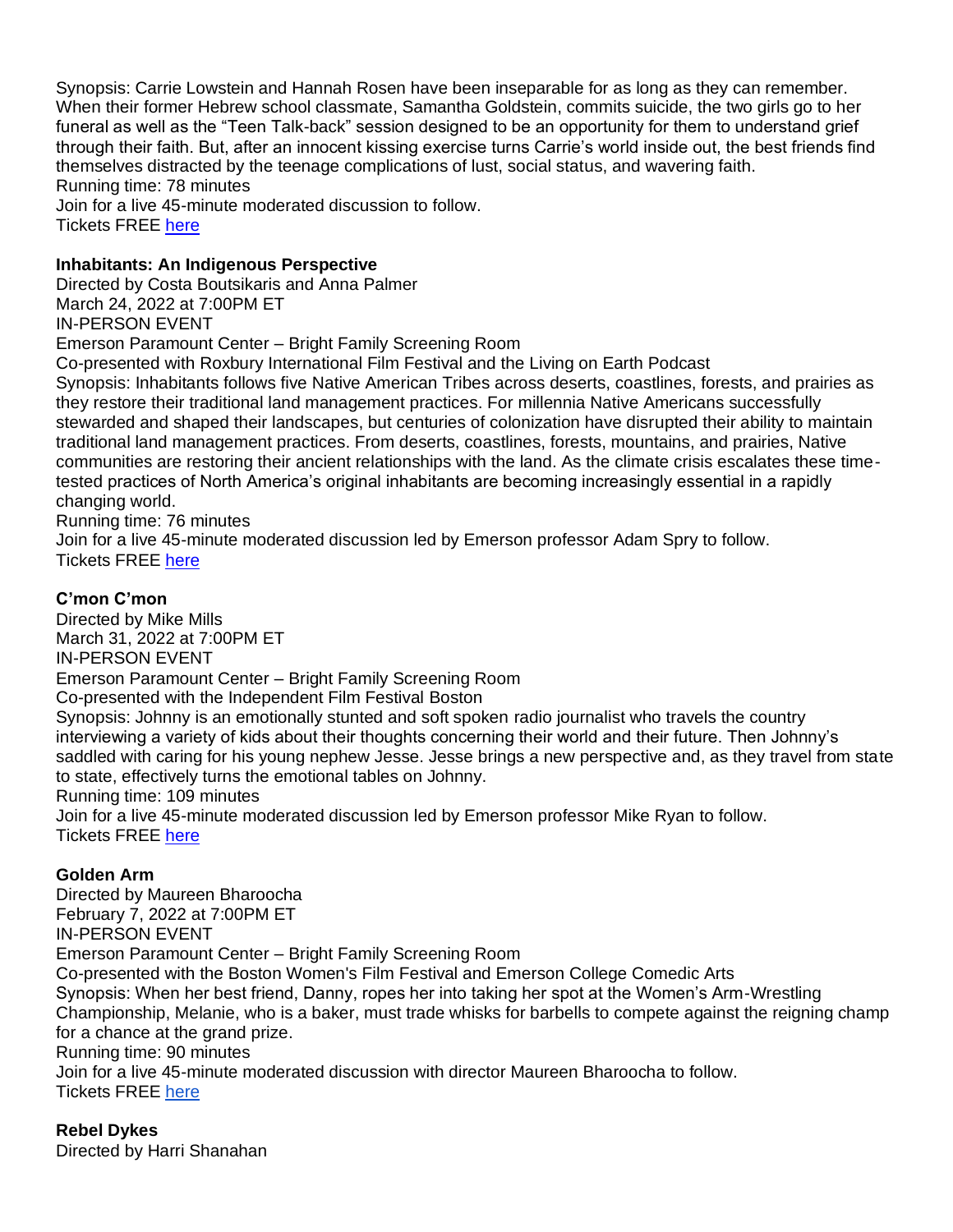February 14, 2022 at 7:00PM ET

IN-PERSON EVENT

Emerson Paramount Center – Bright Family Screening Room

Co-presented as part of Wicked Queer: The Boston LGBT Film Festival with the Boston Underground Film Festival and the Boston Women's Film Festival

Synopsis: The story of a community of women in 1980s post-punk London who met doing art, music, politics and sex, and how they went on to change their world by becoming artists, performers, musicians and activists. Running Time: 79 minutes

Join for a live 45-minute moderated discussion led by historian Rachel Corbman and film scholar Rox Samer to follow.

Tickets FREE [here](https://artsemerson.org/events/bright-lights-rebel-dykes/)

# **Flee**

Directed by Jonas Poher Rasmussen February 21, 2022 at 7:00PM ET IN-PERSON EVENT Emerson Paramount Center – Bright Family Screening Room Co-presented with the Roxbury International Film Festival and Wicked Queer Synopsis: **Flee** tells the story of Amin Nawabi as he grapples with a painful secret he has kept hidden for 20 years, one that threatens to derail the life he has built for himself and his soon to be husband. Recounted mostly through animation to director Jonas Poher Rasmussen, he tells for the first time the story of his extraordinary journey as a child refugee from Afghanistan. Running Time: 90 minutes Screened in In Danish and English with English subtitles Join for a live 45-minute moderated discussion led by Emerson College professor and author Yasser Munif to

follow.

Tickets FREE [here](https://artsemerson.org/events/bright-lights-flee/)

# **Boston Baltic Film Festival**

February 25 – 27, 2022 IN-PERSON AND VIRTUAL Emerson Paramount Center - Bright Family Screening Room Tickets available soon at [ArtsEmerson.org](http://artsemerson.org/) More information can be found [here](https://www.bostonbalticfilm.org/)

**Wicked Queer: Boston's LGBTQ+ Film Festival** (formerly the Boston LGBT Film Festival)

April 8 – 17, 2022 IN-PERSON Emerson Paramount Center - Bright Family Screening Room Tickets available soon at [ArtsEmerson.org](http://artsemerson.org/) More information can be found [here](https://www.wickedqueer.org/)

# **PRESENTER/PARTNERS INFORMATION**

# **ArtsEmerson**

ArtsEmerson is the professional presenting and producing organization at Emerson College, and its mission is to bring people together to experience powerful performances that delight, provoke, and inspire, celebrating both our differences and common humanity. Founded in 2010 by Robert J. Orchard — the year the U.S. Census confirmed there was no single cultural majority in Boston — ArtsEmerson is committed to building a cultural institution that reflects the diversity of our city. Our imaginative and globe-spanning live and virtual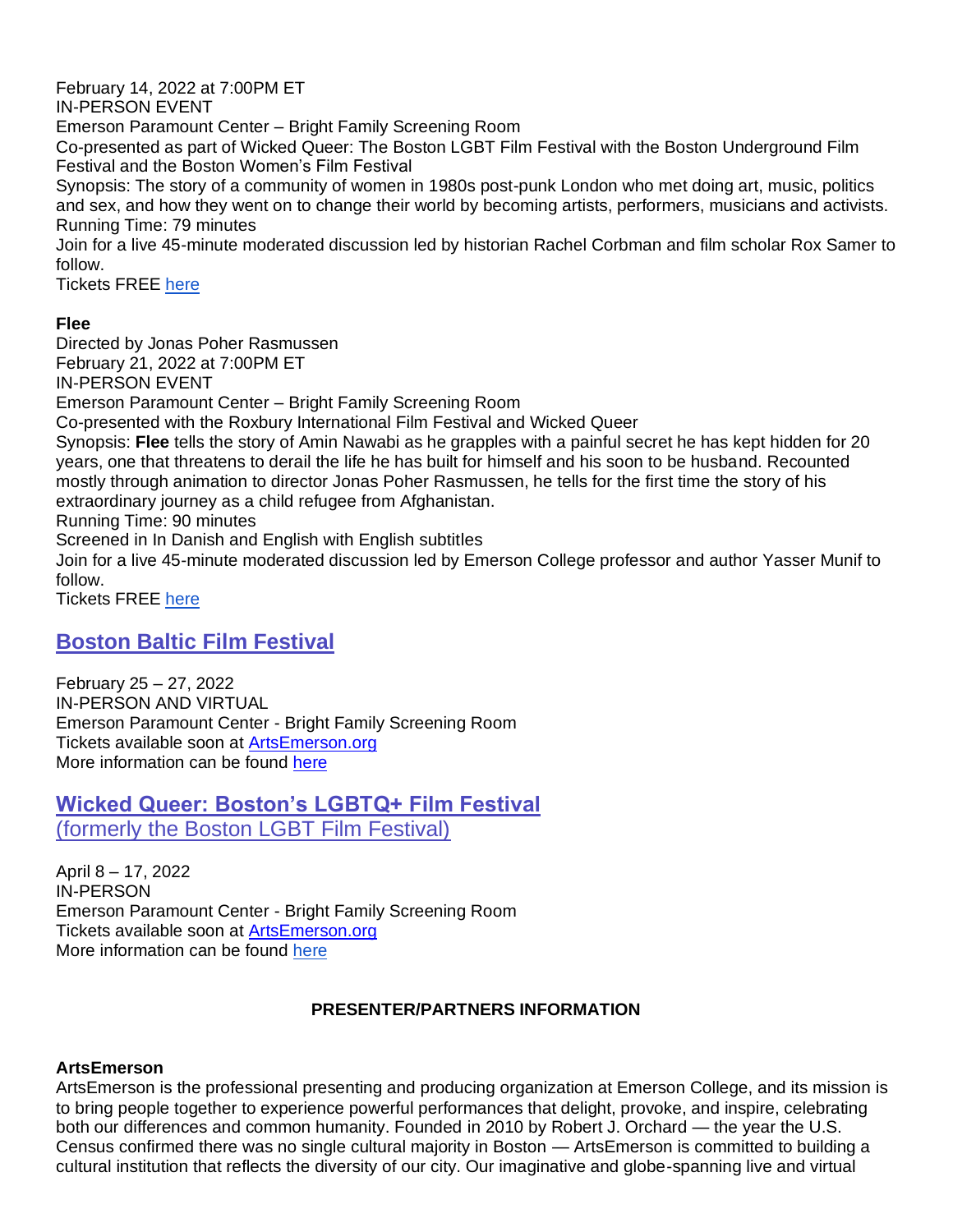performances, films, and conversations invites each of us to be part of a Boston that is more creative, equitable, and connected. ArtsEmerson is led by Executive Director, David Howse. For more information visit [ArtsEmerson.org.](http://artsemerson.org/)

#### **Emerson College**

ArtsEmerson and HowlRound Theatre Commons both operate from within the Emerson College Office of the Arts. Based in Boston, Massachusetts, opposite the historic Boston Common and in the heart of the city's Theater District, Emerson College educates individuals who will solve problems and change the world through engaged leadership in communication and the arts, a mission informed by liberal learning. The College has 3,700 undergraduates and 1,400 graduate students from across the United States and 50 countries. Supported by state-of-the-art facilities and a renowned faculty, students participate in more than 90 student organizations and performance groups. Emerson is known for its experiential learning programs in Los Angeles, Washington, DC, the Netherlands, London, China, and the Czech Republic as well as its new Global Portals. The College has an active network of 51,000 alumni who hold leadership positions in communication and the arts. For more information, visit [Emerson.edu.](http://www.emerson.edu/) For media inquiries specific to Emerson College, please contact Michelle Gaseau (E: [Michelle\\_Gaseau@emerson.edu,](mailto:Michelle_Gaseau@emerson.edu) O: 617-824-3547, C: 617-429-2624). [www.octopustheatricals.com](http://www.octopustheatricals.com/)

#### **Boston Asian American Film Festival**

The Boston Asian American Film Festival (BAAFF) empowers Asian Americans through film by showcasing Asian American experiences and serving as a resource to filmmakers and the Greater Boston Community. BAAFF is a production of the Asian American Resource Workshop. [www.BAAFF.org](http://www.baaff.org/)

#### **Boston Latino International Film Festival**

Since its inception in 2001, the Boston Latino International Film Festival has been committed to using the power of film to break stereotypes, bring cultures and communities together and reveal the complex issues that affect the Latinx community in the United States, Latin America and Spain. [www.bliff.org.](http://www.bliff.org/)

#### **Bright Lights Film Series**

The Bright Lights Film Series is presented by the Department of Visual and Media Arts at Emerson College. The mission of the series is to create community through cinema and welcomes both Emerson faculty, students, and staff as well as the general public. Bright Lights seeks to create an environment where cinema is not only viewed and appreciated but where a dialogue is fostered and a community of media makers, academics, and aficionados are engaged and supported. The series is committed to screening at least 50 percent of films directed by women and crafting a diverse program including filmmakers of color, queer cinema, and films dealing with disability. Sessions are always free and open to the public. This series is curated and managed by the Head of Film Exhibition and Festival Programs, Anna Feder.

#### **Roxbury International Film Festival**

The Roxbury International Film Festival is the largest festival in New England that celebrates people of color. Our mission is to support diverse filmmakers by providing an opportunity for audiences to view their works and experience the stories often overlooked in mainstream media. RoxFilm continues to showcase and honor the works of emerging filmmakers of color as well as established filmmakers, and has become the largest festival in New England dedicated to this genre. [www.roxfilmfest.com](http://www.roxfilmfest.com/)

#### **The Boston Baltic Film Festival**

BBFF showcases the best contemporary films from Latvia, Lithuania, and Estonia. This year in particular with the current crisis in Eastern Europe viewers may find much to interest them in the reactions of the three Baltic nations towards their historical aggressors. The BBFF seeks to broaden local awareness of the Baltic film tradition and promote better understanding of this part of the world. www.bostonbalticfilm.org

#### **Wicked Queer: Boston's LGBTQ+ Film Festival**

Formerly known as the Boston LGBT Film Festival, Wicked Queer was founded in 1984 by film programmer George Mansour. It is the 4th longest running LGBTQ+ Film Festival in North America and is an all volunteer